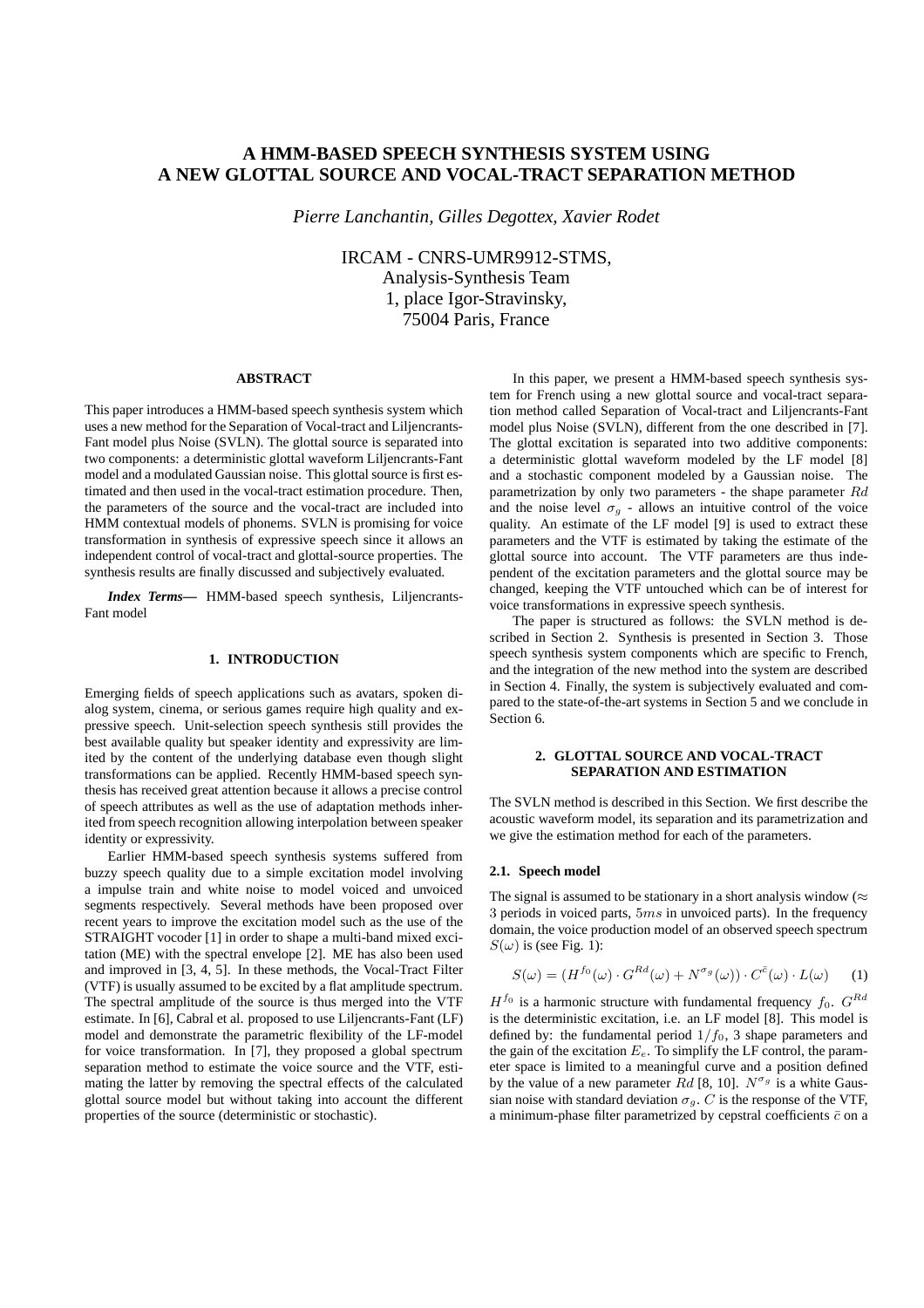mel scale. To avoid a dependency between the gains  $E_e$  and  $\sigma_g$  on one hand and the VTF mean amplitude on the other hand, a constraint is necessary. In this presentation,  $G^{Rd}(\omega)$  is normalized by  $G^{Rd}(0)$  and  $E_e$  is therefore unnecessary. Finally, L is the lips radiation. This filter is assumed to be the time derivative  $(L(\omega) = i\omega)$ .

In the following Sections,  $S(\omega)$  is the Fourier transform of a windowed speech signal according to the stationarity hypothesis given above. The model parameters  $\{f_0, Rd, \sigma_g, \bar{c}\}\$ are estimated on  $S(\omega)$  at regular intervals of 5ms along the speech signal.



**Fig. 1**. The mixed excitation model on the left:  $G^{Rd}$  (solid line) and the noise level  $\sigma_a$  (dashed line). The speech model on the right: the VTF (dashed line);  $L$  (dotted line); the spectrum of one speech period (solid line). Both plots show in gray the source  $(H \cdot G + N)$ or the speech spectrum  $S(\omega)$  respectively.

### **2.2. Glottal source estimation**

The fundamental frequency  $f_0$  can be computed from the speech signal with a number of methods. For this presentation, we use a harmonic matching method [11]. To estimate the LF shape parameter Rd, the phase of the VTF is assumed to be close to zero in the range of the glottal formant frequencies. In this band, a minimum phase version of the LF model is fitted to a minimum phase envelope of  $S(\omega)$  [9]. According to Fig. 1, an estimation of a Voiced/Unvoiced Frequency (VUF) is used to split  $S(\omega)$  into a deterministic source below the VUF and white noise above [12]. Therefore, we assume that  $G^{Rd}(\omega)$  crosses the noise mean amplitude at the VUF (Fig. 1). Consequently, knowing the spectral amplitude  $|G^{Rd}(\omega)|$ ,  $\sigma_g$  can be deduced:

$$
\sigma_g = |G^{Rd}(VUF)| \frac{\sqrt{2}}{\sqrt{\pi/2} \cdot \sqrt{\sum_t \text{win}[t]^2}}
$$

This is because  $|G^{Rd}(\omega)|$  is the expected amplitude of the LF model and spectral amplitudes of Gaussian noise obey a Rayleigh distribution [11]. Consequently,  $|G^{Rd}(VUF)|$  has to be converted to the Gaussian parameter  $\sigma_g$  through the Rayleigh mode ( $\sqrt{2}/\sqrt{\pi/2}$ ) [11]. Additionally, in the spectral domain, the noise level is proportional to the energy of the analysis window used to compute  $S(\omega)$ , i.e.  $\sqrt{\sum_t \text{win}[t]^2}$ .

# **2.3. Vocal-tract estimation**

To estimate the VTF, the deterministic and stochastic frequency bands are modeled by two different envelopes according to their excitation properties. Then, these two envelopes are aligned with their expected amplitude. In the deterministic band, the contribution of the lips radiation  $L(\omega)$  and the deterministic source  $G^{Rd}(\omega)$ are removed from  $S(\omega)$  by division in frequency (deconvolution in time) (eq. 2). Then, a cepstral envelope  $T^{\circ}$  of order  $\circ$  is fitted (by an iterative method [13]) on the top of the harmonic partials of

the division result.  $T^{\circ}$  fits the expected amplitude of the excitation since the top of a harmonic partial is the expected amplitude. In the stochastic band,  $S(\omega)$  is divided by  $L(\omega)$  and by the crossing value  $G^{Rd}(VUF)$  to assure a continuity between the two bands. Then, the division result is modeled by computing its power cepstrum  $\mathcal{C}^{\circ}$ truncated to a given order o. According to the Rayleigh distribution, the expected amplitude of this frequency band is retrieved through the mean log amplitude measured by  $C^{\circ}(\sqrt{\pi/2}/e^{0.058})$  in eq. 2) [11].

$$
C(\omega) = \begin{cases} T^o \left( \frac{S(\omega)}{L(\omega)G^{Rd}(\omega)} \right) \cdot \gamma^{-1} & \text{if } \omega < VUF \\ C^o \left( \frac{S(\omega)}{L(\omega)G^{Rd}(VUF)} \right) \cdot \frac{\sqrt{\pi/2}}{\gamma \cdot e^{0.058}} & \text{if } \omega \ge VUF \end{cases}
$$
 (2)

In the synthesis step, the VTF is applied on each period. Therefore, its gain is normalized by the quantity of periods in the analysis window  $\gamma = \sum_t \text{win}[t]/(f_s/f_0)$  ( $f_s$  is the sampling frequency). The order of the envelopes  $T^{\circ}$  and  $C^{\circ}$  is chosen to avoid the fitting of the harmonic structure  $H^{f_0}$ . Therefore,  $o = 0.5 \cdot f_s/f_0$ . Even if no harmonic partial appears in the stochastic part, partials with distance of  $f_0$  (but not multiples of  $f_0$ ) appear in this part because the glottal noise is amplitude modulated by the glottal area [10]. Finally, to avoid the division by zero by  $L(\omega)$  at zero frequency,  $L(\omega)$  is replaced by  $1 - \mu e^{j\omega}$  with  $\mu$  close to unity. The mel cepstral coefficients  $\bar{c}$  are computed from  $C(\omega)$ .

In unvoiced segments, no glottal pulses are synthesized. When VUF is lower than  $f_0$ , VUF is clipped to zero and  $f_0$  is fixed to zero indicating an unvoiced segment.

# **3. SYNTHESIS BY SEGMENTS**

The synthesis process is an overlap-add method: First, small segments of stationary signals are generated. Then, these segments are overlap-added to construct the whole signal.

In voiced parts  $(f_0 > 0)$ , temporal marks  $m_k$  (Fig. 2) are synthesized with intervals corresponding to the fundamental period  $1/f_0$ . The maximum excitation instant [8] of the LF model is placed on this mark. Then, we define the starting time  $t_k$  of the  $k^{th}$ -segment as the opening instant [8] of the LF model. Finally, the ending time of the  $k^{\text{th}}$ -segment is the starting time of the next segment. In unvoiced parts ( $f_0 = 0$ ), we use segments of  $5ms$  and the mark  $m_k$  is placed in the middle (Fig. 2).



**Fig. 2**. 2 voiced segments followed by 2 unvoiced segments: synthesized LF models (dashed lines) and Windows  $\text{win}_{k}$  (solid lines). Marks and starting times in vertical lines.

For the deterministic excitation, no window is necessary to cross fade the glottal pulses since they start and end at zero time amplitude. Conversely, the noise is a continuous excitation. To control the noise amplitude (with  $\sigma_q$ ) as its color (see below), a cross-fade has to be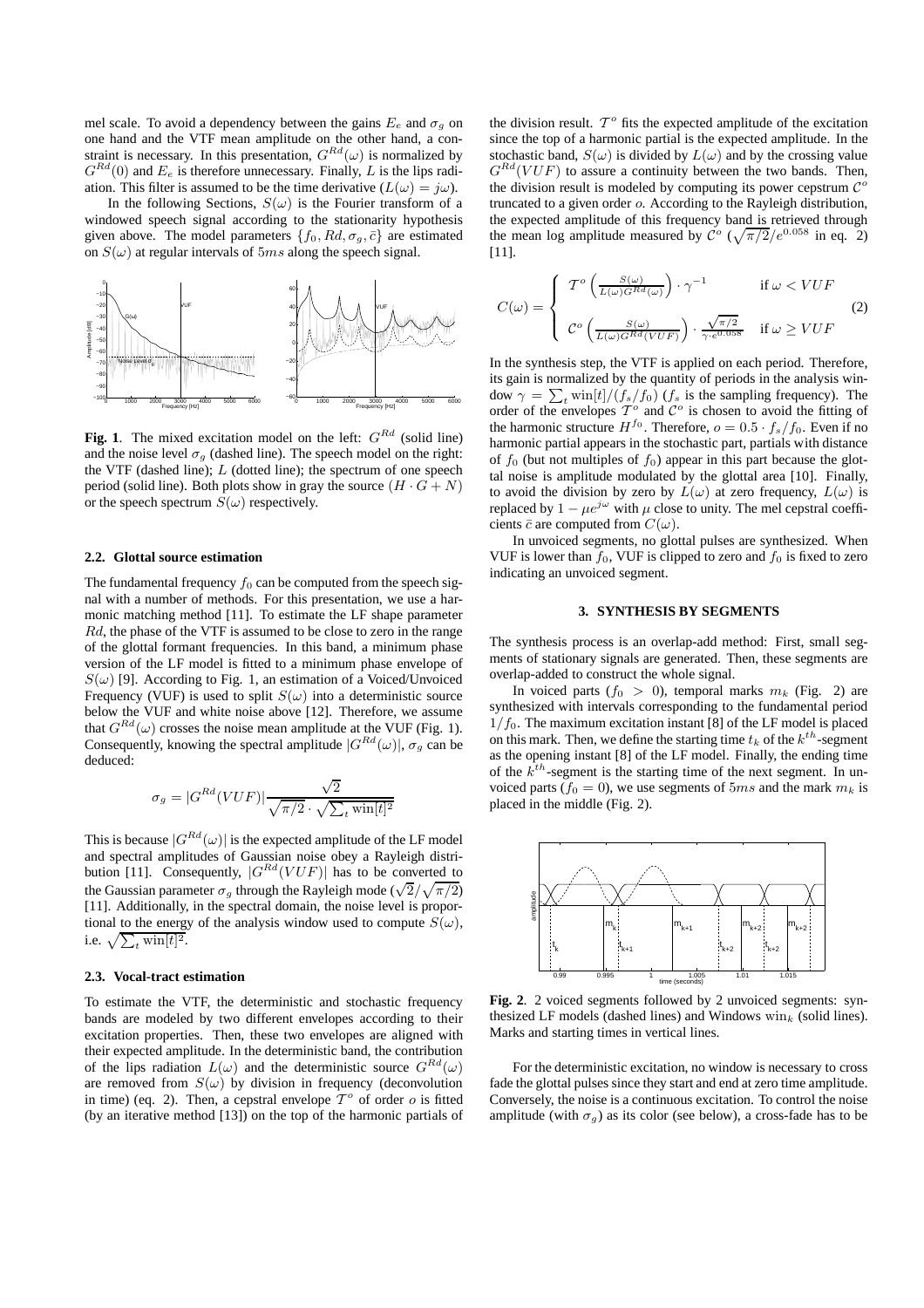used between segments. For each  $k^{th}$ -segment, a window win $_k$  is thus built with a fade-in center on  $t_k$  and a fade-out center on  $t_{k+1}$ (Fig. 2). The fade-in/out function is a half Hanning window of duration  $0.25 \cdot \min(t_{k+1} - t_k, t_k - t_{k-1})$ . Additionally, the fade-out of  $\sin_k$  is the complementary of the fade-in of  $\sin_{k+1}$ . Consequently, the sum of all windows is 1 at any time. To improve the naturalness of the glottal noise in voiced segments, two processes are applied. First, the noise is high-pass filtered with a cutoff frequency equal to the VUF (in synthesis, the VUF is retrieved from the crossing value between  $G^{Rd_k}(\omega)$  and  $\sigma_g$ ). With such a filtering the lowest harmonics are not disturbed by the noise. Secondly, the noise is amplitude modulated with a function  $v^{Rd}[t]$  built from the LF model as proposed in [14].

In voiced segments, the source of the  $k^{th}$ -segment is:

$$
E_k(\omega) = e^{j\omega m_k} \cdot G^{Rd_k}(\omega)
$$
  
+
$$
F_{hp}^{VUF_k}(\omega) \cdot \mathcal{F}(v^{Rd_k}[t] \cdot \min_k[t] \cdot n^{\sigma_{gk}}[t])
$$

where  $n^{\sigma_k}[t]$  is a Gaussian random time sequence,  $\mathcal{F}(\cdot)$  is the Discrete Time Fourier Transform and  $F_{hp}^{VUF}$  is the high-pass filter of the noise. In unvoiced segments, the source reduces to:

$$
E_k(\omega) = \mathcal{F}\big(\text{win}_k[t] \cdot n^{\sigma_{gk}}[t]\big)
$$

Finally, the speech spectrum is  $S_k(\omega) = E_k(\omega) \cdot C^{\bar{c}_k}(\omega) \cdot j\omega$  and the whole signal is synthesized by overlap-adding the speech segments in the time domain.

### **4. INTEGRATION IN THE HMM-BASED SPEECH SYNHESIS SYSTEM**

The implementation of our HMM-based speech synthesis system is based on the HTS Toolkit<sup>[15]</sup>. Parameters  $\{f_0, Rd, \sigma_q, \bar{c}\}\$  with  $card(\bar{c}) = 32$  are estimated according to the method described in Section 2. Several stream configurations were tested and we finally kept the following one:

- one single Gaussian distribution with semi-tied covariance [16] for  $\{Rd, \sigma_a, \bar{c}\};$
- one multi-space distribution (MSD[17]) for  $f_0$

Both streams include first and second derivatives of their parameters. In the second stream, parameters are modeled by a single Gaussian distribution with diagonal covariance for voiced parts, and the voiced/unvoiced decision is taken into account by a specific weight applied on each space in the MSD.

The naturalness of a synthetic voice also depends on the choice of the context features. We used the context features describing the phonetic context and lexical and syntactic features predicted from the text, as detailed in Table 1. These features have been automatically extracted from speech recordings and their text transcriptions using ircamAlign [18], an HMM-based segmentation system relying on HTK toolkit [19] and the Lia phon [20] French phonetizer. The French text is first converted into a phonetic graph allowing multiple pronunciations. Then, the best phonetic sequence is chosen according to the audio file and aligned temporally on it. The context features are extracted according to the text and the extracted phonetic sequence. Finally, a 5-states left-to-right HMM was used to model each contextual phoneme.

The training procedure is similar to the one described in [21] : monophones models are first trained and then converted to context dependent models. Decision tree clustering is performed according to the extracted context features in order to robustly estimate the

model parameters. During the synthesis step, parameters are first generated by HTS using a constrained maximum likelihood algorithm [22] from which a speech signal is synthesized according to the method described in section 3.

#### **Phonetic features**:

• **Phoneme identity**, and some phonological features<br>(vowel length/height/fronting/rounding consonant lenght/height/fronting/rounding type/place/voicing) in quintphone context

#### **Lexical and syntactic features**

- **Phoneme and syllabe structure**: pos-in-syl, syl-numsegs, syl-numsegs-{prev,next}, pos-in-word, pos-in-phrase, sylnucleus
- **Word related**: word-POS-{prev,curr,next}, wordnumsyl{prev,curr,next}, {start,end}, words-from-contentword{prev,next}
- **Phrase related**: phrase-numsyls, phrase-numwords, pos-inutterance
- **Utterance related** : Utt-numsyls, Utt-numwords, Uttnumphrases
- **Punctuation related**: phrase-punct

**Table 1**. List of the context features extracted by ircamAlign

# **5. EXPERIMENTS**

The proposed system has been trained on a database of 1995 sentences (approximately 1h30 of speech) spoken by a French non professional male speaker and recorded at 16kHz in an anechoic room. The context features were automatically extracted from the database using ircamAlign as described in the previous Section. Three different systems are compared: simple pulse train excitation model, STRAIGHT and SVLN based ones. The two first ones were chosen for the comparison because their quality is generally well known and STRAIGHT is generally considered as a reference one. The three systems were trained on the same database and the same extracted context features.

#### **5.1. Subjective evaluation**

The test consists of a subjective comparison between the 3 systems. A comparison category rating (CCR[23]) test was used to assess the quality of the synthetic speech generated by the SVLN-based system in comparison to synthetic speech generated by the pulse train and STRAIGHT-based systems. 5 sentences were chosen to generate the test samples for each system. 48 French naive listeners compared a total of 15 speech sample pairs. They were asked to attribute a score to the quality of the second sample of a pair compared to the quality of the first one on the comparison mean opinion score (CMOS) scale.

The test is available on [24]. The prosody suffers by defaults partly due to the nonnatural diction (over-articulated) of the non professional speaker. The ranking of the three systems was evaluated by averaging the scores of the CCR test for each method (shown on Figure 3). The results show that the system based on the proposed SVLN method provides a better quality than the one based on the pulse train method but not as good as the one based on STRAIGHT. We suppose that the difference of quality may be partly explained by some artefacts due to the sensitivity of the voicing detection (through the VUF estimate) and the noise filtering and modulation. This potential way of improvement to our system will be studied in the future.